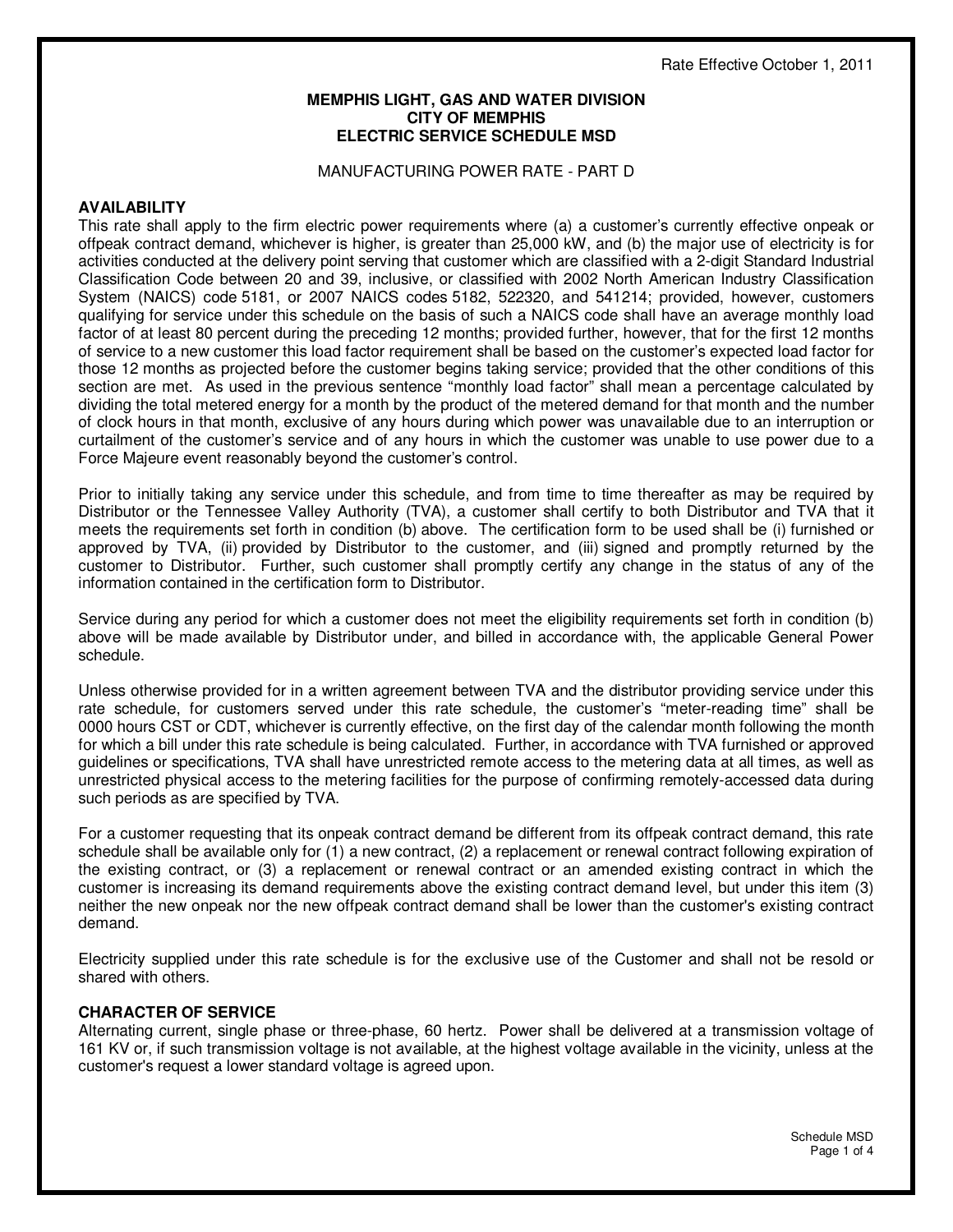#### **BASE CHARGES**

|                                                                                                                                          | Summer     | Winter     | Transition  |
|------------------------------------------------------------------------------------------------------------------------------------------|------------|------------|-------------|
| Customer charge per delivery point per month:                                                                                            | \$1,500.00 | \$1,500.00 | \$1,500.00  |
| TVA Administrative charge per delivery point per month:                                                                                  | \$350.00   | \$350.00   | \$350.00    |
| On-peak per kW of billing demand charges per month:                                                                                      | \$15.99    | \$8.89     |             |
| Per kW charge per month for each kW, if any, by which<br>offpeak billing demand exceeds onpeak billing demand:                           | \$3.55     | \$3.55     | \$3.55      |
| Excess per kW charge per month by which billing demand<br>exceeds contract demand:                                                       | \$15.99    | \$8.89     | \$3.55      |
|                                                                                                                                          |            |            |             |
| On-peak per kWh energy charge:                                                                                                           | \$0.05686  | \$0.02599  |             |
| First 425 hours use of maximum metered demand multiplied<br>by the ratio of offpeak energy to total energy rate per kWh:                 | \$0.02164  | \$0.02164  | \$0.02164   |
| Next 195<br>hours use of maximum metered demand<br>multiplied by the ratio of offpeak energy to total energy rate<br>per kWh:            | \$0.00298  | \$0.00298  | \$0.00298   |
| Hours use of maximum metered demand in excess of 620<br>hours multiplied by the ratio of offpeak energy to total<br>energy rate per kWh: | -\$0.01286 | -\$0.01286 | $-$0.01286$ |

# **TENNESSEE VALLEY AUTHORITY FUEL COST AND PURCHASED POWER ADJUSTMENT RIDER**

The above rates are subject to adjustment under the provisions of the Tennessee Valley Authority Fuel Cost and Purchased Power Adjustment Rider.

### **ADJUSTMENT**

The base demand and energy charges shall be increased or decreased in accordance with the current Adjustment Addendum published by TVA. (In addition, such charges shall be increased or decreased to correspond to increases or decreases determined by TVA in the value of the hydro generation benefit allocated to residential customers.)

# **DETERMINATION OF SEASONAL PERIODS**

Summer Period shall mean the June, July, August, and September billing months. Winter Period shall mean the December, January, February, and March billing months. Transition Period shall mean the April, May, October, and November billing months.

# **DETERMINATION OF ONPEAK AND OFFPEAK HOURS**

Except for Saturdays and Sundays and the weekdays that are observed as Federal holidays for New Year's Day, Memorial Day, Independence Day, Labor Day, Thanksgiving Day, and Christmas Day, onpeak hours for each day shall be from 1 p.m. to 7 p.m. during the Summer Period and from 4 a.m. to 10 a.m. during the Winter Period. For the Summer Period and the Winter Period, all other hours of each day that are not otherwise defined as onpeak hours and all hours of such excepted days shall be offpeak hours. For the Transition Period, all hours shall be offpeak hours. Such times shall be Central Standard Time or Central Daylight Time, whichever is then in effect. Said onpeak and offpeak hours are subject to change by TVA. In the event TVA determines that such changed onpeak and offpeak hours are appropriate, it shall so notify Division at least 12 months prior to the effective date of such changed hours, and Division shall promptly notify customer.

#### **DETERMINATION OF ONPEAK AND OFFPEAK DEMANDS, MAXIMUM METERED DEMAND, AND ENERGY AMOUNTS**

The onpeak and offpeak kWh for any month shall be the energy amounts taken during the respective hours of the month designated under this rate schedule as onpeak and offpeak hours; provided, however, that notwithstanding the metered energy amount, the offpeak energy for any month shall in no case be less than the product of (1) the offpeak billing demand as calculated in the last sentence of the paragraph below and (2) 110 hours (reflecting a 15 percent load factor applied to the average number of hours in a month).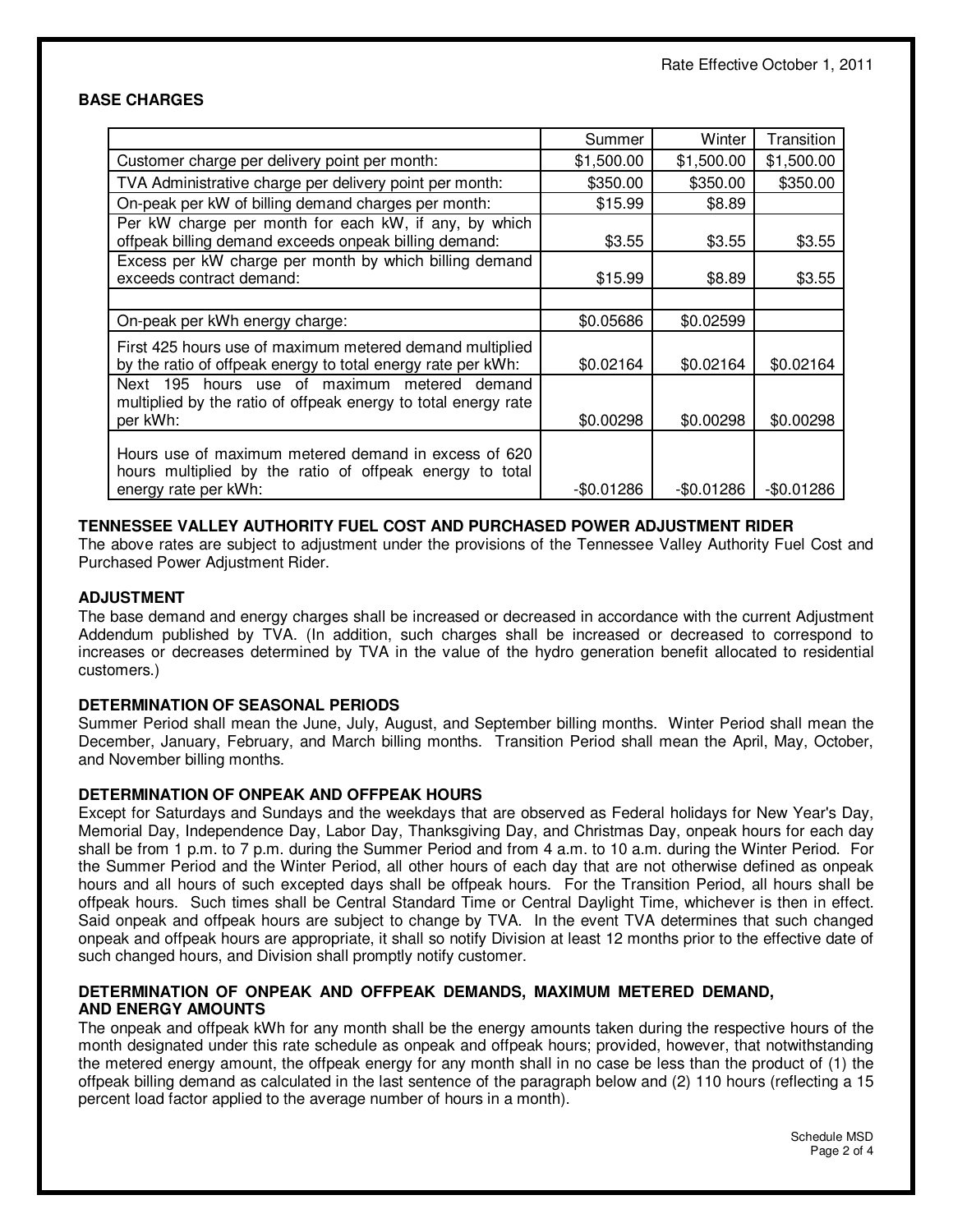Division shall meter the onpeak and offpeak demands in kW of all customers taking service under this rate schedule. The onpeak metered demand and offpeak metered demand for any month shall be determined separately for the respective hours of the month designated under this rate schedule as onpeak and offpeak hours and in each case shall be the highest demand during any 30-consecutive-minute period beginning or ending on a clock hour of the month of the load metered in kW, and, except as provided below in this section, such amounts shall be used as the onpeak and offpeak billing demands. The maximum metered demand for any month shall be the higher of (1) the highest onpeak metered demand in the month or (2) the highest offpeak metered demand in the month. The onpeak billing demand shall in no case be less than the sum of (1) 30 percent of the first 5,000 kW, (2) 40 percent of the next 20,000 kW, (3) 50 percent of the next 25,000 kW, (4) 60 percent of the next 50,000 kW, (5) 70 percent of the next 100,000 kW, (6) 80 percent of the next 150,000 kW, and (7) 85 percent of all kW in excess of 350,000 kW of the higher of the currently effective onpeak contract demand or the highest onpeak billing demand established during the preceding 12 months. The offpeak billing demand shall in no case be less than the sum of (1) 30 percent of the first 5,000 kW, (2) 40 percent of the next 20,000 kW, (3) 50 percent of the next 25,000 kW, (4) 60 percent of the next 50,000 kW, (5) 70 percent of the next 100,000 kW, (6) 80 percent of the next 150,000 kW, and (7) 85 percent of all kW in excess of 350,000 kW of the higher of the currently effective offpeak contract demand or the highest offpeak billing demand established during the preceding 12 months.

# **FACILITIES RENTAL CHARGE**

There shall be no facilities rental charge under this rate schedule for delivery at bulk transmission voltage levels of 161 kV or higher.

For delivery at less than 161 kV, there shall be added to the customer's bill a facilities rental charge. This charge shall be \$.38 per kW per month except for delivery at voltages below 46 kV, in which case the charge shall be \$.97 per kW per month for the first 10,000 kW and \$.76 per kW per month for the excess over 10,000 kW. Such charge shall be applied to the highest of (1) the highest onpeak or offpeak billing demand established during the latest 12 consecutive-month period, (2) the customer's currently effective onpeak contract demand, or (3) the customer's currently effective offpeak contract demand and shall be in addition to all other charges under this rate schedule, including minimum bill charges.

# **REACTIVE DEMAND CHARGES**

If the reactive demand (in kVAR) is lagging during the 30-consecutive-minute period beginning or ending on a clock hour of the month in which the customer's highest metered demand occurs, there shall be added to the customer's bill a reactive charge of \$1.46 per kVAR of the amount, if any, by which the reactive demand exceeds 33 percent of such metered demand. If the reactive demand (in kVAR) is leading during the 30 consecutive minute period beginning or ending on a clock hour of the month in which the customer's lowest metered demand (excluding any metered demands which are less than 25 percent of the highest metered demand) occurs, there shall be added to the customer's bill a reactive charge of \$1.14 per kVAR of the amount of reactive demand. Such charges shall be in addition to all other charges under this rate schedule, including minimum bill charges.

# **MINIMUM MONTHLY BILL**

The monthly bill under this rate schedule, excluding any facilities rental charges and any reactive charges, shall not be less than the sum of (1) the base customer charge, (2) the portion of the base demand charge, as adjusted, (but excluding the additional portion thereof applicable to excess of billing demand over contract demand) applicable to onpeak billing demand applied to the customer's onpeak billing demand, (3) the portion of the base demand charge, as adjusted, (but excluding the additional portion thereof applicable to excess of billing demand over contract demand) applicable to any excess of offpeak over onpeak billing demand applied to the amount, if any, by which the customer's offpeak billing demand exceeds its onpeak billing demand, (4) the base onpeak energy charge, as adjusted, applied to the customer's onpeak energy takings, and (5) the base offpeak energy charge, as adjusted, applied to the higher of customer's actual offpeak energy takings or the minimum offpeak energy takings amount provided for in the first paragraph of the section of this rate schedule entitled "Determination of Onpeak and Offpeak Demands, Maximum Metered Demand, and Energy Amounts".

Division may require minimum bills higher than those stated above.

# **CONTRACT REQUIREMENT**

Division shall require contracts for all service provided under this rate schedule. The contract shall be for an initial